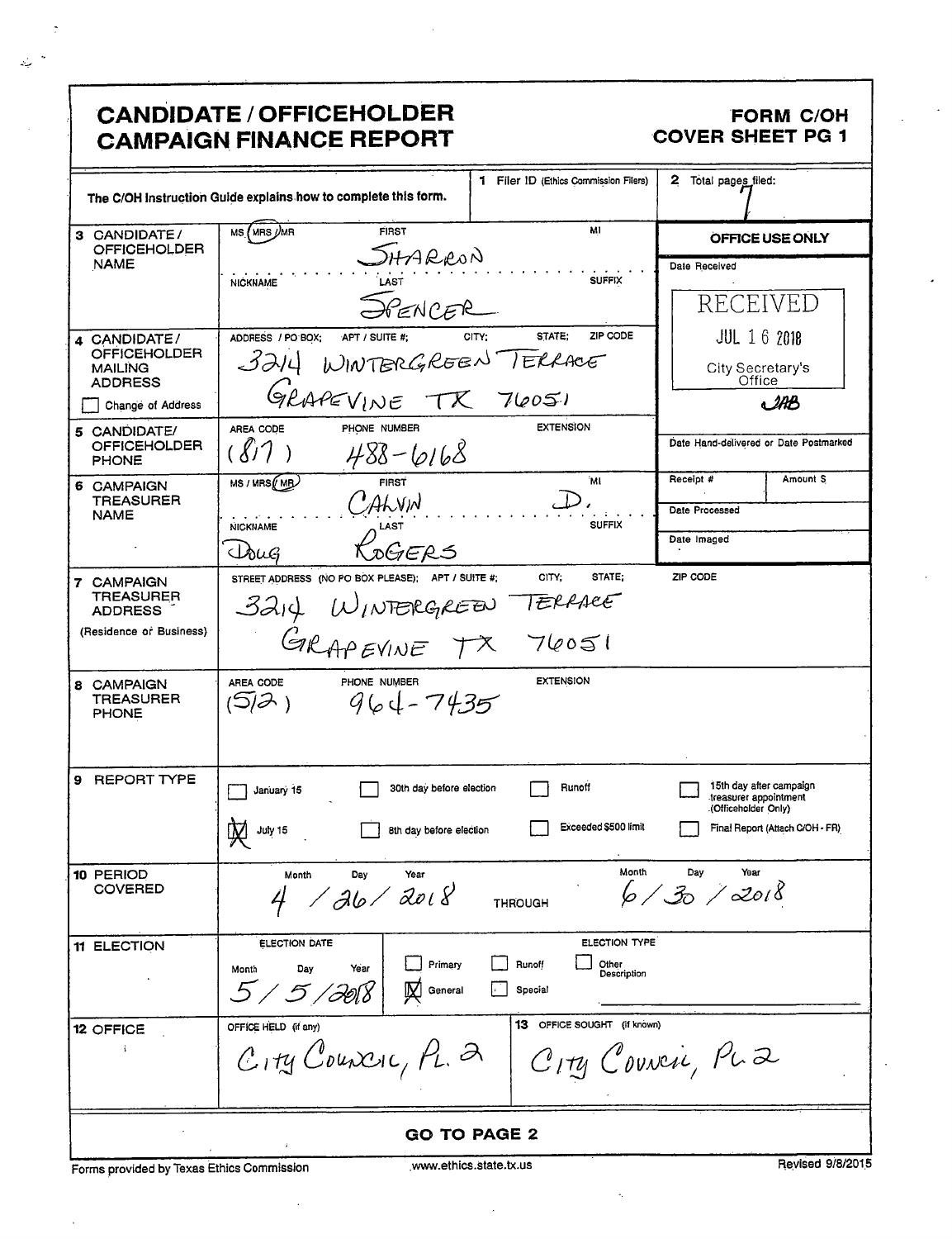## **CANDIDATE / OFFICEHOLDER CAMPAIGN FINANCE REPORT**

#### **FORM C/OH COVER SHEET PG 2**

| 14 C/OH NAME<br><b>15</b> Filer ID (Ethics Commission Filers)<br>SHARRON SPENCER                                           |                                                                                                                                                                                                                                                                                                                                                                                                  |                                                                               |    |                           |  |
|----------------------------------------------------------------------------------------------------------------------------|--------------------------------------------------------------------------------------------------------------------------------------------------------------------------------------------------------------------------------------------------------------------------------------------------------------------------------------------------------------------------------------------------|-------------------------------------------------------------------------------|----|---------------------------|--|
| <b>16 NOTICE FROM</b><br><b>POLITICAL</b><br>COMMITTEE(S)                                                                  | THIS BOX IS FOR NOTICE OF POLITICAL CONTRIBUTIONS ACCEPTED OR POLITICAL EXPENDITURES MADE BY POLITICAL COMMITTEES TO<br>SUPPORT THE CANDIDATE / OFFICEHOLDER. THESE EXPENDITURES MAY HAVE BEEN MADE WITHOUT THE CANDIDATE'S OR OFFICEHOLDER'S<br>KNOWLEDGE OR CONSENT. CANDIDATES AND OFFICEHOLDERS ARE REQUIRED TO REPORT THIS INFORMATION ONLY IF THEY RECEIVE NOTICE<br>OF SUCH EXPENDITURES. |                                                                               |    |                           |  |
|                                                                                                                            | <b>COMMITTEE NAME</b><br><b>COMMITTEE TYPE</b>                                                                                                                                                                                                                                                                                                                                                   |                                                                               |    |                           |  |
|                                                                                                                            | <b>GENERAL</b>                                                                                                                                                                                                                                                                                                                                                                                   |                                                                               |    |                           |  |
|                                                                                                                            | SPECIFIC                                                                                                                                                                                                                                                                                                                                                                                         | <b>COMMITTEE ADDRESS</b><br>ŗ.                                                |    |                           |  |
|                                                                                                                            |                                                                                                                                                                                                                                                                                                                                                                                                  | COMMITTEE CAMPAIGN TREASURER NAME                                             |    |                           |  |
| <b>Additional Pages</b>                                                                                                    |                                                                                                                                                                                                                                                                                                                                                                                                  |                                                                               |    |                           |  |
|                                                                                                                            |                                                                                                                                                                                                                                                                                                                                                                                                  | <b>COMMITTEE CAMPAIGN TREASURER ADDRESS</b>                                   |    |                           |  |
| <b>17 CONTRIBUTION</b><br><b>TOTALS</b>                                                                                    | 1.<br>TOTAL POLITICAL CONTRIBUTIONS OF \$50 OR LESS (OTHER THAN<br>\$<br>PLEDGES, LOANS, OR GUARANTEES OF LOANS), UNLESS ITEMIZED                                                                                                                                                                                                                                                                |                                                                               |    | $200.00$<br>1150.00       |  |
|                                                                                                                            | <b>TOTAL POLITICAL CONTRIBUTIONS</b><br>2.<br>\$<br>(OTHER THAN PLEDGES, LOANS, OR GUARANTEES OF LOANS)                                                                                                                                                                                                                                                                                          |                                                                               |    |                           |  |
| <b>EXPENDITURE</b><br><b>TOTALS</b>                                                                                        | 3.                                                                                                                                                                                                                                                                                                                                                                                               | TOTAL POLITICAL EXPENDITURES OF \$100 OR LESS,<br><b>UNLESS ITEMIZED</b>      | \$ | $\bigcirc$                |  |
|                                                                                                                            | 4.<br><b>TOTAL POLITICAL EXPENDITURES</b>                                                                                                                                                                                                                                                                                                                                                        |                                                                               | \$ |                           |  |
| <b>CONTRIBUTION</b><br><b>BALANCE</b>                                                                                      | 5.<br>TOTAL POLITICAL CONTRIBUTIONS MAINTAINED AS OF THE LAST DAY<br>OF REPORTING PERIOD                                                                                                                                                                                                                                                                                                         |                                                                               | \$ |                           |  |
| <b>OUTSTANDING</b><br><b>LOAN TOTALS</b>                                                                                   | TOTAL PRINCIPAL AMOUNT OF ALL OUTSTANDING LOANS AS OF THE<br>6.<br>\$<br>LAST DAY OF THE REPORTING PERIOD                                                                                                                                                                                                                                                                                        |                                                                               |    | $\frac{763.38}{9,281.53}$ |  |
| <b>18 AFFIDAVIT</b>                                                                                                        |                                                                                                                                                                                                                                                                                                                                                                                                  |                                                                               |    |                           |  |
|                                                                                                                            |                                                                                                                                                                                                                                                                                                                                                                                                  | I swear, or affirm, under penalty of perjury, that the accompanying report is |    |                           |  |
| NOTE: This report is solely to correct math<br>erue and correct and includes all information required to be reported by me |                                                                                                                                                                                                                                                                                                                                                                                                  |                                                                               |    |                           |  |

calculation error on Lines 2,4&5 above.

TARA A. BROOKS

under Title 15, Election Code.

Signature of Candidate or Officeholder

Notary Public, State of Texas Comm. Expires 10-08-2018 Notary ID 124357873 Sworn to and subscribed before me, by the said **Shappon Spencep** this the  $\mathcal{U}$  $20^{18}$ to certify which, witness my hand and seal of office. day of

raako

Tapa A Becoks

Notaey Public

Signature of officer administering oath

Printed name of officer administering oath

Title of officer administering oath

Forms provided by Texas Ethics Commission

Revised 9/8/2015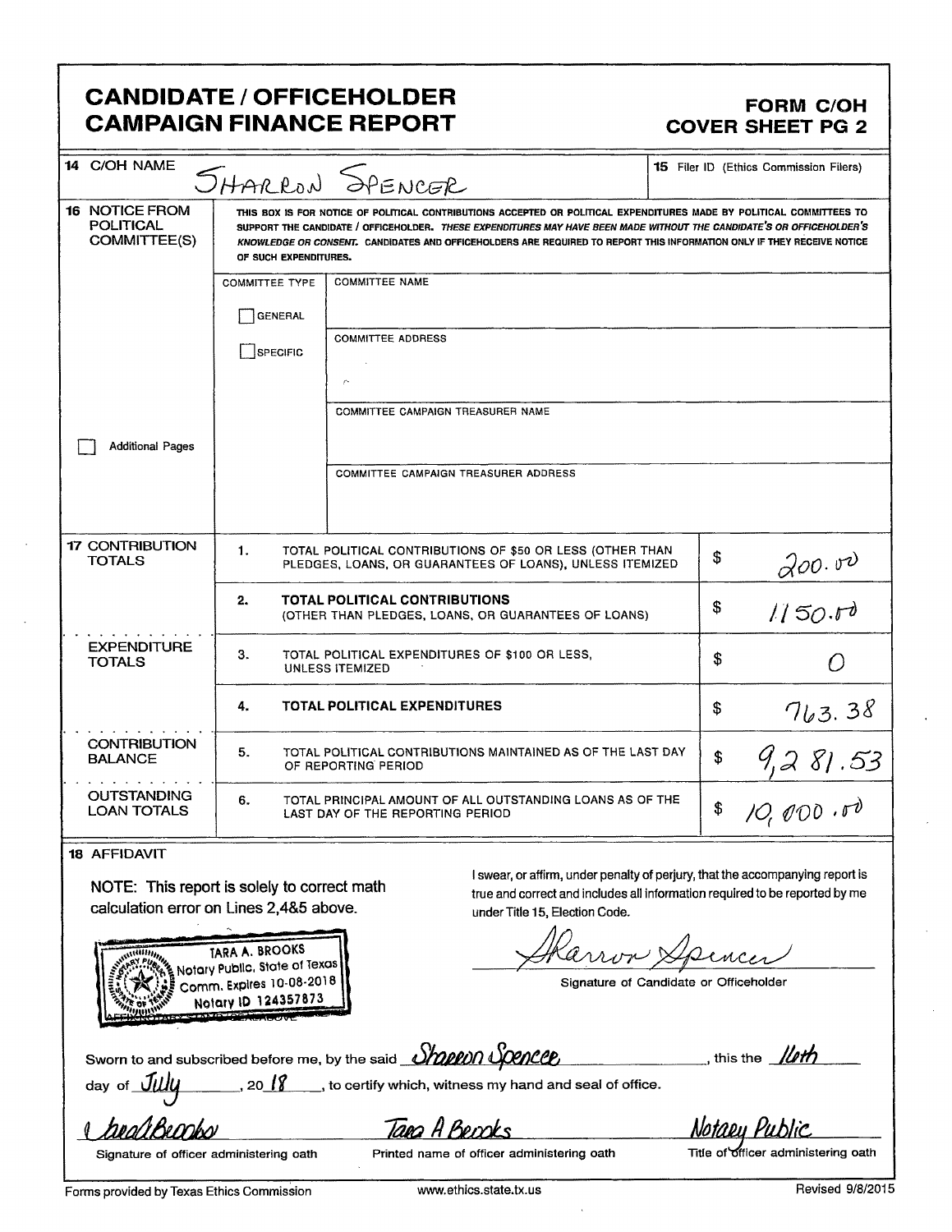# SUBTOTALS - C/OH

 $\mathbf{A}$ 

#### **FORM C/OH COVER SHEET PG 3**

|     | 19 FILER NAME                                                               | SHARRON SPENCER                                                                       | 20<br>Filer ID (Ethics Commission Filers) |                                  |
|-----|-----------------------------------------------------------------------------|---------------------------------------------------------------------------------------|-------------------------------------------|----------------------------------|
|     |                                                                             | 21 SCHEDULE SUBTOTALS<br><b>NAME OF SCHEDULE</b>                                      |                                           | <b>SUBTOTAL</b><br><b>AMOUNT</b> |
| 1.  | M<br>SCHEDULE A1: MONETARY POLITICAL CONTRIBUTIONS                          |                                                                                       |                                           | Ч50. —<br>\$                     |
| 2.  |                                                                             | SCHEDULE A2: NON-MONETARY (IN-KIND) POLITICAL CONTRIBUTIONS                           |                                           | \$                               |
| з.  |                                                                             | SCHEDULE B: PLEDGED CONTRIBUTIONS                                                     |                                           | \$                               |
| 4.  |                                                                             | SCHEDULE E: LOANS                                                                     |                                           | \$                               |
| 5.  |                                                                             | SCHEDULE F1: POLITICAL EXPENDITURES MADE FROM POLITICAL CONTRIBUTIONS                 |                                           | 60.00<br>\$                      |
| 6.  |                                                                             | SCHEDULE F2: UNPAID INCURRED OBLIGATIONS                                              |                                           | \$                               |
| 7.  |                                                                             | SCHEDULE F3: PURCHASE OF INVESTMENTS MADE FROM POLITICAL CONTRIBUTIONS                |                                           | \$                               |
| 8.  |                                                                             | SCHEDULE F4: EXPENDITURES MADE BY CREDIT CARD                                         |                                           | 153.38<br>\$                     |
| 9.  | SCHEDULE G: POLITICAL EXPENDITURES MADE FROM PERSONAL FUNDS                 |                                                                                       |                                           | \$                               |
| 10. | SCHEDULE H: PAYMENT MADE FROM POLITICAL CONTRIBUTIONS TO A BUSINESS OF C/OH |                                                                                       |                                           | \$.                              |
| 11. | SCHEDULE I: NON-POLITICAL EXPENDITURES MADE FROM POLITICAL CONTRIBUTIONS    |                                                                                       |                                           | \$                               |
| 12. |                                                                             | SCHEDULE K: INTEREST, CREDITS, GAINS, REFUNDS, AND CONTRIBUTIONS<br>RETURNED TO FILER |                                           | \$                               |
|     |                                                                             |                                                                                       |                                           |                                  |
|     |                                                                             |                                                                                       |                                           |                                  |
|     |                                                                             |                                                                                       |                                           |                                  |
|     |                                                                             |                                                                                       |                                           |                                  |
|     |                                                                             |                                                                                       |                                           |                                  |
|     |                                                                             |                                                                                       |                                           |                                  |
|     |                                                                             |                                                                                       |                                           |                                  |
|     |                                                                             |                                                                                       |                                           |                                  |
|     |                                                                             |                                                                                       |                                           |                                  |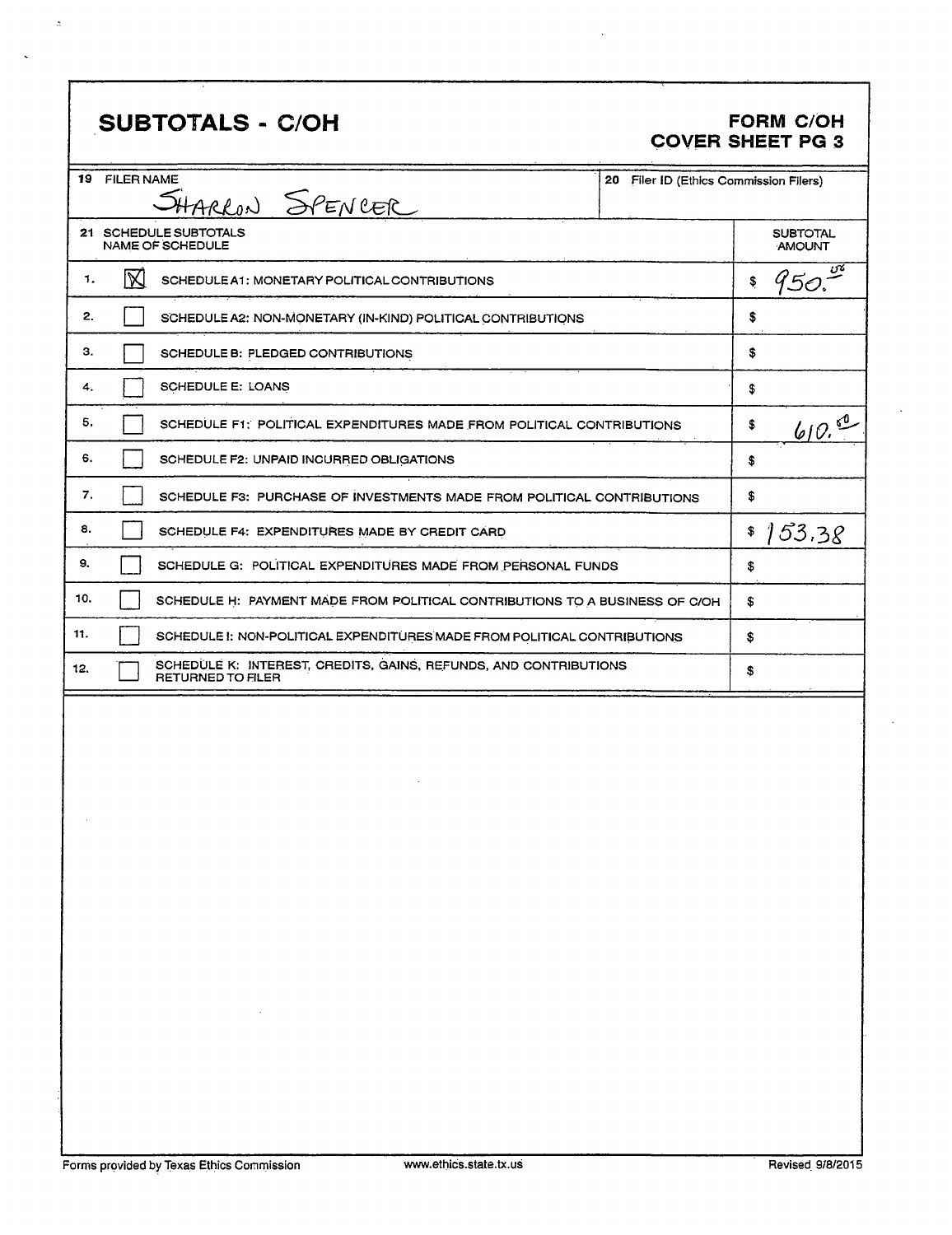| <b>MONETARY POLITICAL CONTRIBUTIONS</b>                                                                                                                                                                                                                                                                    | <b>SCHEDULE A1</b>                             |
|------------------------------------------------------------------------------------------------------------------------------------------------------------------------------------------------------------------------------------------------------------------------------------------------------------|------------------------------------------------|
| The Instruction Guide explains how to complete this form.                                                                                                                                                                                                                                                  | 1 Total pages Schedulg A1:                     |
| 2 FILER NAME<br>SAARRON SPENCER                                                                                                                                                                                                                                                                            | 3 Filer ID (Ethics Commission Filers)          |
| 4 Date<br>5 Full name of contributor<br>out-of-state PAC (ID#:<br>4-30-2018 6 Contributor address: City; state; Zip Code<br>ontributor and the BBLEBROOK Dr. GRAPEWALL<br>Principal occupation / Job title (See Instructions)<br>8.                                                                        | 7 Amount of contribution (\$)<br>\$200.00      |
| $\mathcal{K}\varepsilon\pi$ red                                                                                                                                                                                                                                                                            |                                                |
| Full name of contributor<br>Date<br>BOB Burrus<br>$30-18$<br>Contributor address;<br>3735 IRAE, WWD5 GIRAPEVINE<br><b>井 /51</b>                                                                                                                                                                            | Amount of contribution (\$)<br>$#$ ) or $0.00$ |
| Principal occupation / Job title (See Instructions)<br>Employer (See Instructions)<br>KETIRED                                                                                                                                                                                                              |                                                |
| Full name of contributor<br>Date<br>$\Box$ out-of-state PAC (ID#: $\Box$<br>Ray STEWART<br>Contributor address; City; state; Zip Code<br>133 ATRLINE GRAPEVINE<br>$5 - 1 - 2018$<br>$TX$ $760$ $51$<br>Principal occupation / Job title (See Instructions)<br><b>Employer (See Instructions)</b><br>ETHRED | Amount of contribution (\$)<br>$#100 - 60$     |
| Date<br>Full name of contributor<br>out-of-state PAC (ID#:<br><b>STANFIELD</b><br>$M$ ELVA<br>$5 - 1 - 2018$<br>Contributor address; City;<br>3) $8$ $\beta$ $EBBLE$ $BROX$<br>State; Zip Code<br>RAAEVINE                                                                                                 | Amount of contribution (\$)<br>$7100^{00}$     |
| Principal occupation / Job title (See Instructions)<br>Employer (See Instructions)<br><b>SELF</b>                                                                                                                                                                                                          |                                                |
| ATTACH ADDITIONAL COPIES OF THIS SCHEDULE AS NEEDED                                                                                                                                                                                                                                                        |                                                |
| If contributor is out-of-state PAC, please see instruction guide for additional reporting requirements.                                                                                                                                                                                                    |                                                |

 $\bar{z}$ 

 $\ddot{\phantom{1}}$ 

 $\hat{\vec{r}}$ 

 $\hat{\mathbf{r}}$ 

 $\gamma_{\chi}$ 

 $\ddot{\phantom{0}}$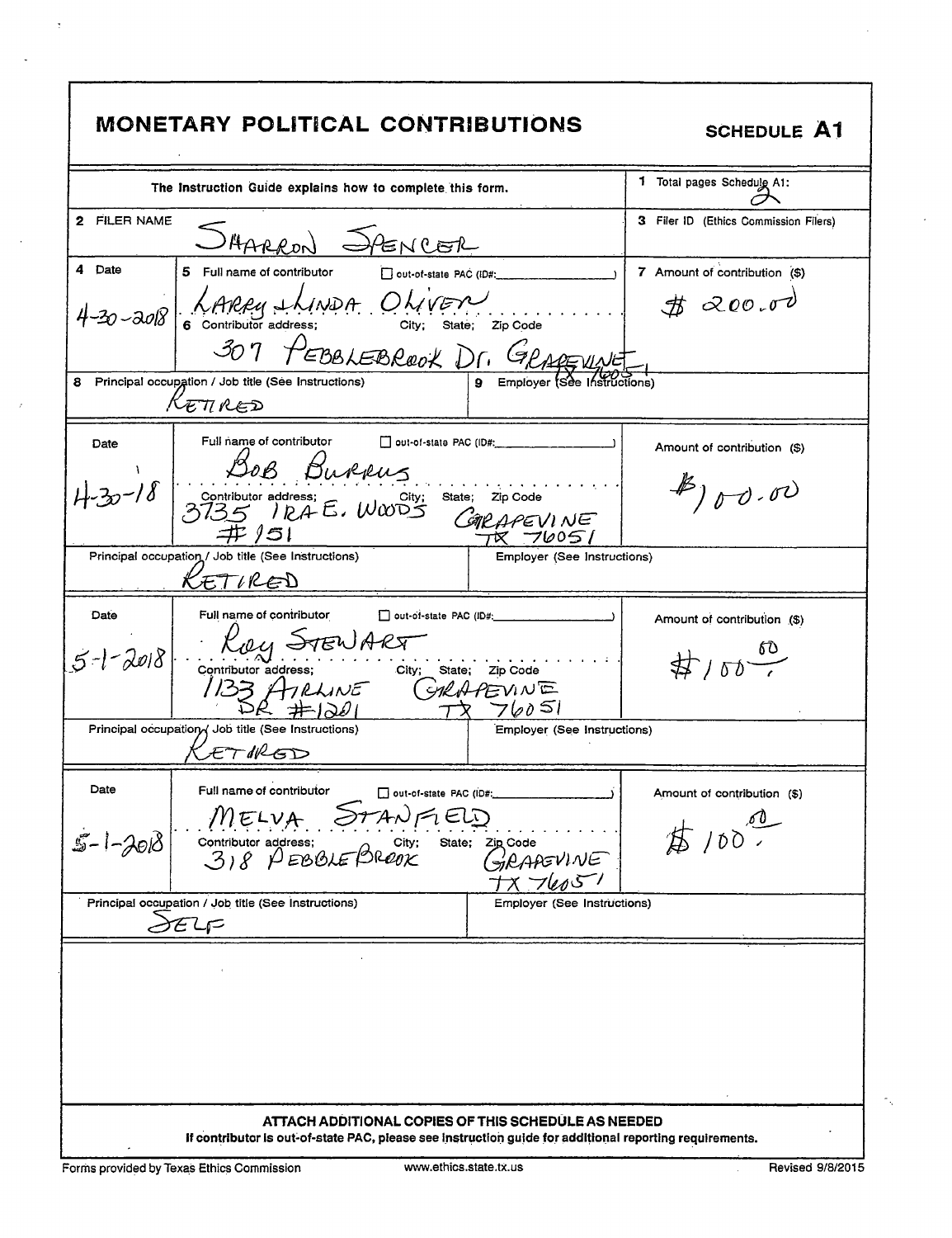| <b>MONETARY POLITICAL CONTRIBUTIONS</b><br><b>SCHEDULE A1</b>                             |                                                 |                                                                                                         |                                       |  |  |
|-------------------------------------------------------------------------------------------|-------------------------------------------------|---------------------------------------------------------------------------------------------------------|---------------------------------------|--|--|
| The Instruction Guide explains how to complete this form.                                 | 1 Total pages Schedule A1:                      |                                                                                                         |                                       |  |  |
| 2 FILER NAME<br>SHARRON SPENCER                                                           |                                                 |                                                                                                         | 3 Filer ID (Ethics Commission Filers) |  |  |
| 4 Date<br>5 Full name of contributor                                                      | out-of-state PAC (ID#:                          |                                                                                                         | 7 Amount of contribution (\$)         |  |  |
|                                                                                           | 5-3-2018 6 CONTINUE + CAROLYN LEASE<br>TX 76051 |                                                                                                         |                                       |  |  |
| Principal occupation / Job title (See Instructions)<br>8.<br>SELF                         |                                                 | Employer (See Instructions)                                                                             |                                       |  |  |
| Full name of contributor<br>Date                                                          |                                                 |                                                                                                         | Amount of contribution (\$)           |  |  |
| $5-10^{-1/8}$ JOHN K. BRITTAIN<br>contributor address; city; state; zip Code              |                                                 |                                                                                                         | $x\rightarrow \infty$                 |  |  |
| $Abo0$ Pool                                                                               |                                                 | GRAPEVINE TX 76051                                                                                      |                                       |  |  |
| Principal occupation / Job title (See Instructions)<br>SELF                               |                                                 | Employer (See Instructions)                                                                             |                                       |  |  |
| Full name of contributor<br>Date                                                          |                                                 |                                                                                                         | Amount of contribution (\$)           |  |  |
| Contributor address;<br>City; State; Zip Code                                             |                                                 |                                                                                                         |                                       |  |  |
| Principal occupation / Job title (See Instructions)                                       |                                                 | Employer (See Instructions)                                                                             |                                       |  |  |
| Date<br>Full name of contributor                                                          |                                                 | out-of-state PAC (ID#; ____________                                                                     | Amount of contribution (\$)           |  |  |
| State; Zip Code<br>Contributor address;<br>City;                                          |                                                 |                                                                                                         |                                       |  |  |
| <b>Employer (See Instructions)</b><br>Principal occupation / Job title (See Instructions) |                                                 |                                                                                                         |                                       |  |  |
|                                                                                           |                                                 | ATTACH ADDITIONAL COPIES OF THIS SCHEDULE AS NEEDED                                                     |                                       |  |  |
|                                                                                           |                                                 | If contributor is out-of-state PAC, please see instruction guide for additional reporting requirements. |                                       |  |  |

 $\overline{a}$ 

 $\mathbf{r}$ 

 $\lesssim 3$ 

7

l,

 $\overline{a}$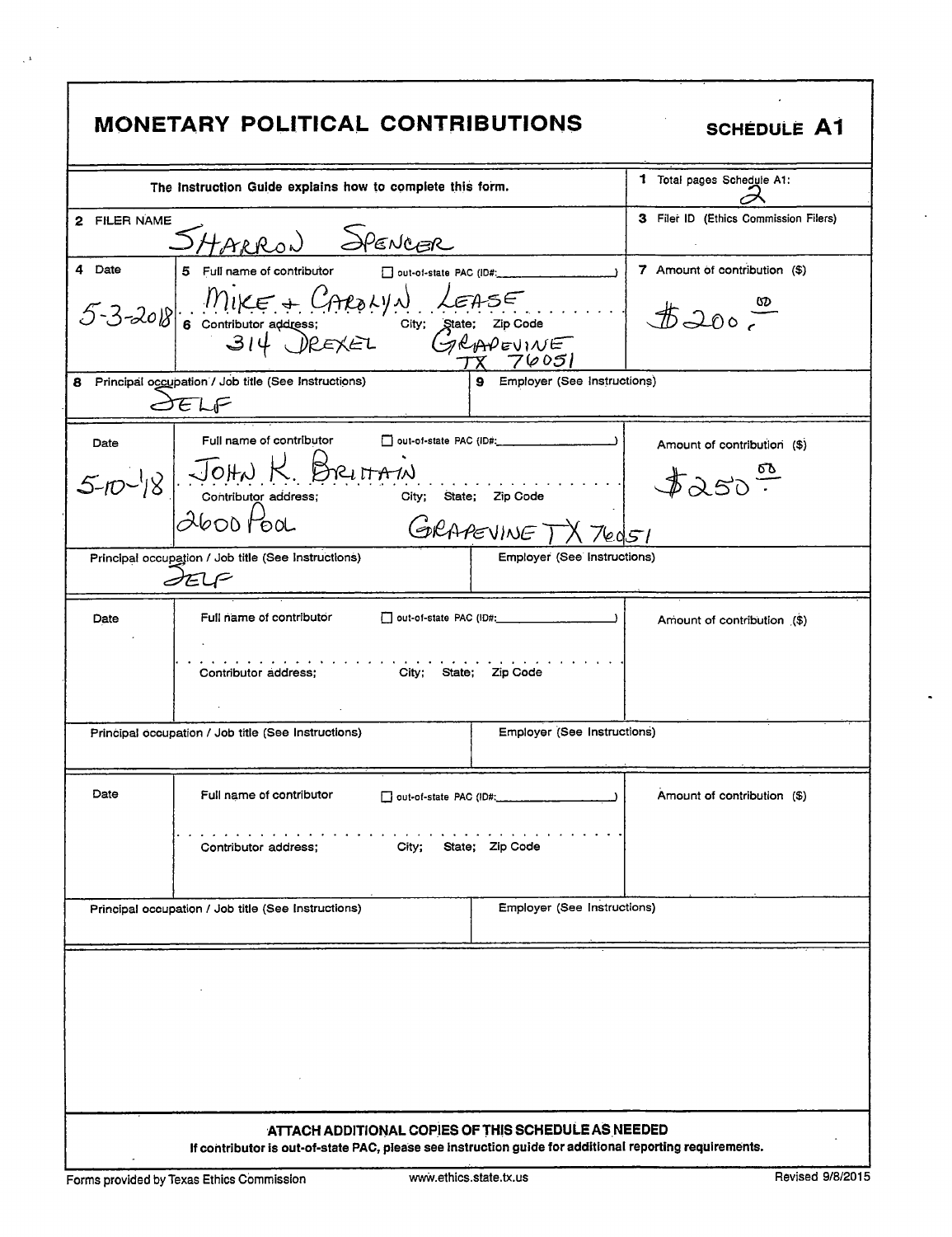# POLITICAL EXPENDITURES MADE<br>FROM POLITICAL CONTRIBUTIONS

### **SCHEDULE F1**

| <b>EXPENDITURE CATEGORIES FOR BOX 8(a)</b>                                                                                                                                     |                                                                                                   |                                                                                                                                                                                                            |                                                                                                                                                                                                       |  |
|--------------------------------------------------------------------------------------------------------------------------------------------------------------------------------|---------------------------------------------------------------------------------------------------|------------------------------------------------------------------------------------------------------------------------------------------------------------------------------------------------------------|-------------------------------------------------------------------------------------------------------------------------------------------------------------------------------------------------------|--|
| Advertising Expense<br>Accounting/Banking<br><b>Consulting Expense</b><br>Contributions/Donations Made By<br>Candidate/Officeholder/Political Committee<br>Credit Card Payment | Event Expense<br>Fees<br>Food/Beverage Expense<br>Gift/Awards/Memorials Expense<br>Legal Services | Loan Repayment/Reimbursement<br>Office Overhead/Rental Expense<br>Polling Expense<br><b>Printing Expense</b><br>Salaries/Wages/Contract Labor<br>The instruction Guide explains how to complete this form. | Solicitation/Fundraising Experise<br><b>Transportation Equipment &amp; Related Expense</b><br><b>Travel in District</b><br><b>Travel Out Of District</b><br>Other (enter a category not listed above) |  |
| 1 Total pages Schedule F1:                                                                                                                                                     | 2 FILER NAME                                                                                      | HARRON SPENCER                                                                                                                                                                                             | 3 Filer ID (Ethics Commission Filers)                                                                                                                                                                 |  |
| 4 Date                                                                                                                                                                         | 5 Payee name                                                                                      |                                                                                                                                                                                                            |                                                                                                                                                                                                       |  |
| 21-20 <sub>18</sub>                                                                                                                                                            | MAYE3 M<br>7 Pavee address:                                                                       | ED1A<br>Zip Code                                                                                                                                                                                           |                                                                                                                                                                                                       |  |
| 6 Amount (\$)<br>$425^{\circ}$                                                                                                                                                 | State:<br><b>312 CLEEK WOOD</b>                                                                   |                                                                                                                                                                                                            | $S$ UNNYVALETX 75182                                                                                                                                                                                  |  |
| 8<br><b>PURPOSE</b><br>ОF<br><b>EXPENDITURE</b>                                                                                                                                | (a) Category (See Categories listed at the top of this schedule)<br>HOVERTISING EXP.              | (b) Description                                                                                                                                                                                            | Check if travel outside of Texas. Complete Schedule T.<br>Check if Austin, TX, officeholder living expense                                                                                            |  |
| 9 Complete ONLY if direct<br>expenditure to benefit C/OH                                                                                                                       | Candidate / Officeholder name                                                                     | Office sought                                                                                                                                                                                              | Office held                                                                                                                                                                                           |  |
| Date                                                                                                                                                                           | Payee name                                                                                        |                                                                                                                                                                                                            |                                                                                                                                                                                                       |  |
| $4 - 27 - 2018$                                                                                                                                                                | MAYES MEDIA                                                                                       |                                                                                                                                                                                                            |                                                                                                                                                                                                       |  |
| Amount (\$)<br>$B_{185}$ $\frac{10}{10}$                                                                                                                                       | Payee address;                                                                                    | City; State; Zip Code<br>312 CREEKWOODE, SUNNYVALE TX 75182                                                                                                                                                |                                                                                                                                                                                                       |  |
| <b>PURPOSE</b><br>ОF<br><b>EXPENDITURE</b>                                                                                                                                     | Category (See Categories listed at the top of this schedule)<br>ATVERTISING EXP.                  | Description                                                                                                                                                                                                | Check if travel outside of Texas. Complete Schedule T.<br>Check if Austin, TX, officeholder living expense                                                                                            |  |
| Complete <b>ONLY</b> if direct<br>expenditure to benefit C/OH                                                                                                                  | Candidate / Officeholder name                                                                     | Office sought                                                                                                                                                                                              | Office held                                                                                                                                                                                           |  |
|                                                                                                                                                                                | Payee name                                                                                        |                                                                                                                                                                                                            |                                                                                                                                                                                                       |  |
| Date                                                                                                                                                                           | N.                                                                                                |                                                                                                                                                                                                            |                                                                                                                                                                                                       |  |
| Amount (\$)                                                                                                                                                                    | Payee address;                                                                                    | City: State: Zip Code                                                                                                                                                                                      |                                                                                                                                                                                                       |  |
|                                                                                                                                                                                | ÷                                                                                                 |                                                                                                                                                                                                            |                                                                                                                                                                                                       |  |
| <b>PURPOSE</b><br>OF<br><b>EXPENDITURE</b>                                                                                                                                     | Category (See Categories listed at the top of this schedule)                                      | Description                                                                                                                                                                                                | Check if travel outside of Texas. Complete Schedule T.<br>Check if Austin, TX, officeholder living expense                                                                                            |  |
| Complete ONLY if direct<br>expenditure to benefit C/OH                                                                                                                         | Candidate / Officeholder name                                                                     | Office sought                                                                                                                                                                                              | Office held                                                                                                                                                                                           |  |
| ATTACH ADDITIONAL COPIES OF THIS SCHEDULE AS NEEDED                                                                                                                            |                                                                                                   |                                                                                                                                                                                                            |                                                                                                                                                                                                       |  |